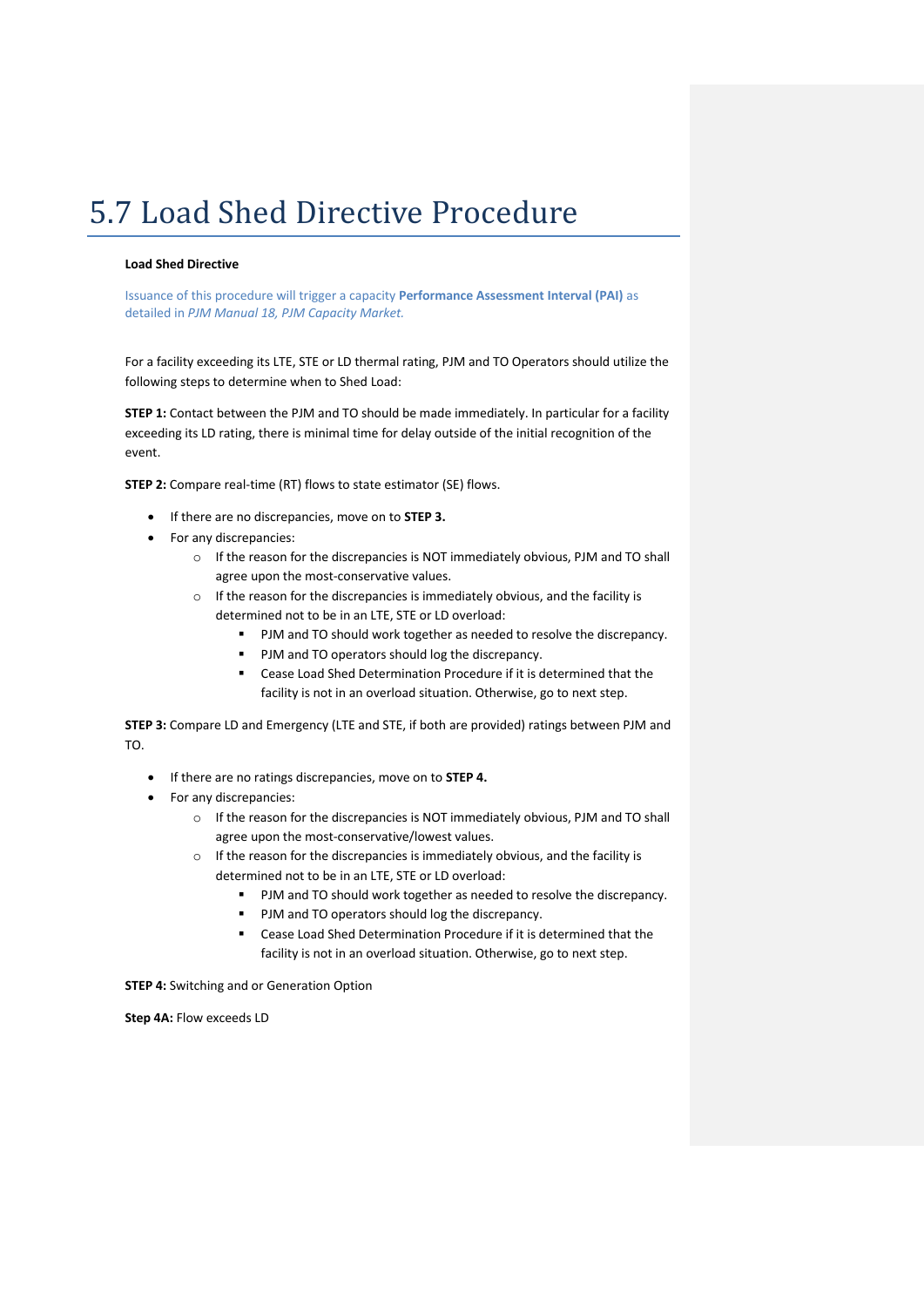- There are only 3 options available to alleviate to ensure flow is brought below limits within 5 minutes:
- A reclose attempt on a facility that just tripped and caused the present Load Dump overload; and/or
- A [Pre-Studied Switching Solution;](file:///C:/Users/langbp/AppData/Local/Temp/sx.636713104046377057/636713104046377121/57%20Load%20Shed%20Directive%20Procedure.dita%23PreStudiedSwitchingSolution) and/or
- ONLINE Generation Redispatch; Provided the generation has significant enough ramp-rate and relief potential to alleviate the overload within the given time constraints (5 minutes for a LD overload from the time Flow exceeded the LD rating). If reducing generation or shedding load are both options, generation should be reduced or tripped offline before shedding load.
- If a Pre-Studied Switching Solution or ONLINE Generation Redispatch is not immediately implemented … Go to **STEP 5**.

**Step 4B:** Flow exceeds STE but not LD (including if STE = LTE)

- Operators have some time to study Switching Solutions and/or Generation Redispatch.
- If no controlling actions are identified or if the actions will not alleviate the overload within 15 minutes from identification of the overload…Go to **STEP 5**.

**Step 4C: Flow exceeds LTE but not STE** 

- Operators may have additional time to study Switching Solutions and/or Generation Redispatch. The additional time is dependent upon the STE time based rating for the facility as documented in [Manual M-03](http://www.pjm.com/~/media/documents/manuals/m03.ashx) Attachment F and posted on at this OASIS site (typically 30 mins – 2hours).
- http://www.pjm.com/~/media/etools/oasis/system-information/m03-attachment-f-sterating-list.ashx
- However, if flow is above the LTE rating and 5 minutes away from becoming a Violation of the STE time based rating AND if a Switching Solution and/or Generation Redispatch is not expected to alleviate the overload …Go to **STEP 5**.

**STEP 5: PJM will initiate a [Load Shed Directive](file:///C:/Users/langbp/AppData/Local/Temp/sx.636713104046377057/636713104046377121/57%20Load%20Shed%20Directive%20Procedure.dita%23LoadShedDirective) to the Transmission Owner(s) immediately and** without delay.

 Transmission Owner may coordinate with BtMG facility interconnected to the transmission system, or through the relevant electric distribution utility, during expected prolonged emergency load dump/shed or as otherwise necessary to help mitigate a grid emergency. As BtMG facilities do not participate in the wholesale energy market, any request to operate for the purpose of helping to mitigate a wholesale market issue is on a voluntary basis at the discretion of the BtMG owner, other than the existing Non-Retail BtMG provisions. Any request to operate to mitigate a wholesale market issue will be communicated to the BtMG as a voluntary request at the discretion of the BtMG owner, other than the existing Non-Retail BtMG provisions. Refer to Manual 14D Appendix A for more information regarding BtMG.

**Field Code Changed**

**Field Code Changed**